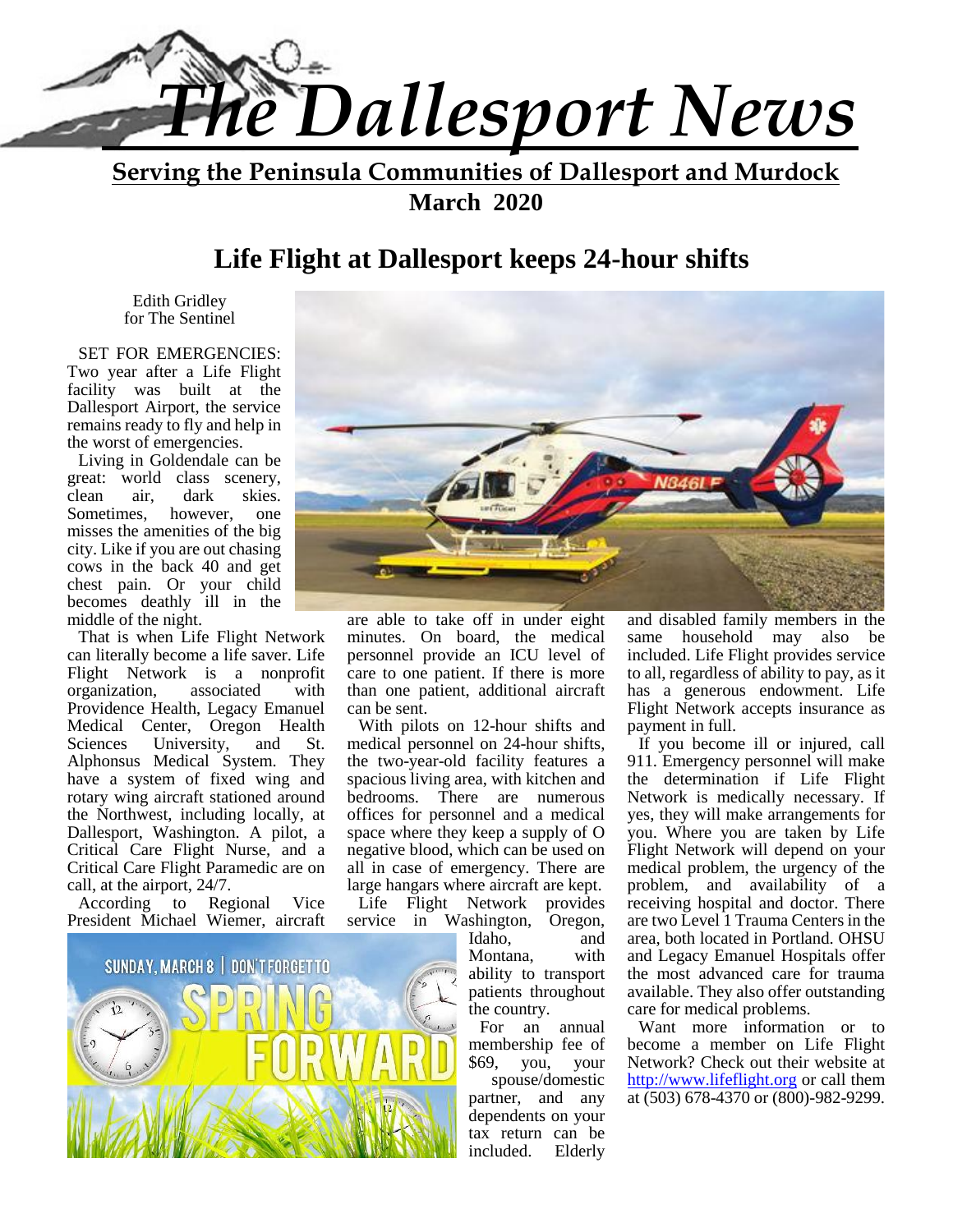#### **Book Review By Judy Bane "The Pioneer Woman Cooks: Recipes from an Accidental Country Girl" by Ree Drummond**

Paula Deen meets Erma Bombeck in The Pioneer Woman Cooks, Ree<br>Drummond's spirited, homespun Drummond's spirited, homespun cookbook. Drummond colorfully traces her transition from city life to ranch wife through recipes, photos, and pithy commentary based on her popular, award-winning blog, Confessions of a Pioneer Woman, and whips up delicious, satisfying meals for cowboys and cowgirls alike made from simple, widely available ingredients. The Pioneer the Woman Cooks—and with these "Recipes from an Accidental Country Girl," she pleases the palate and tickles the funny bone at the same time.

I discovered Ree Drummond through her blog some years ago and when she put out her first cookbook, I was hooked. Her cookbooks are colorful, the photography is beautiful and her stories are so entertaining.

Her recipes are simple and family friendly, using ingredients you would find readily in your pantry.

She has built an empire around her cooking, with a weekly cooking show and numerous guest appearances. The cooking show is filmed on her families remote Oklahoma cattle ranch, with her husband, kids and cowboys as recurring characters. She also wrote a book about how she and her husband met and married, which was a rousing romp through their courtship.

She also writes children's books, with her beloved Basset Hound, Charlie, as the main character. Charlie has gone to the Great Cow Pen in the sky now, but he lives on in these charming picture books.

I urge you to check out some of Ree's books from our library and I'm sure some of you will want to own her cookbooks. A down home writer who entertains as she enriches your life with fun and food.

### **Friends of the Library Book Sale**

#### **March 14, 2020 10:00am - 6:00pm Member Presale**

**Mar, 13th 5:00pm - 7:00pm** Find great deals while supporting library programs through the Friends of the Library. **Goldendale Library.**

This is a Friends of the Library event. The Friends group is an independent fund-raising organization under the umbrella of the Fort Vancouver Regional Library Foundation

#### **Celebrate Women's History Month: Centennial of Suffrage with Cece Otto March 21, 1pm – 2pm**

In 1920, the United States ratified the 19th Amendment, officially granting women the right to vote. As she did in T*he Songs of World War I,* Cece is marking this milestone with an all-new American Songline program that tells the story of the Women's Suffrage Movement through song. *Centennial of Suffrage* reaches back to the period following the Civil War, when pioneering women launched a wide-ranging reform movement that would bear fruit in many aspects of American life, most notably in struggle for women's enfranchisement. Hear the songs that capture the mood of Americans on both sides of the suffrage debate, and learn about the iconic women who fought for their most fundamental political rights. Join us on Saturday, March 21st at 1pm for this amazing performance as we celebrate Women's History Month. This is a free event for all ages.

#### **Maryhill Museum Season Opening Opening Celebration For Members And Friends**

**Saturday, March 14 | Noon to 5 p.m.** Maryhill is officially open for the season! Join us to see the new exhibition *A Particular Beauty: Romanian Folk Clothing* and enjoy two special programs. Museum doors open at noon. Events will include:

#### **Film Screening: Marie—Heart of Romania | 2 p.m.**

A 77-minute documentary exploring the life and legacy of Queen Marie of Romania. Produced by Chainsaw Film Production SRL and John M. Florescu. **Gallery Talk: Romanian Village Life & Women's Costumes | 3:30 p.m.** Join Ron Wixman, a collector and expert on Romanian textiles, in this gallery talk about village life and folk dress in Romania. Dr. Wixman has traveled extensively in the Balkans and Eastern Europe and in 2018, made a major gift of Romanian clothing to Maryhill Museum of Art. Reception to follow.

*Visit our online calendar of events.* **35 Maryhill Museum Dr. Goldendale 509. 773.3733** maryhillmuseum.org

# **Seed Swap**

**March 28th. 9:00am - 2:00pm** Exchange seeds, plants, scions, and tubers. Network with local gardeners and share tips on growing in our area. Beginners welcome!

Library events and programs are open to the public and provided at no cost. Special accommodations may be requested using our Accommodation Request Form no later than 15 days prior to the event. **Goldendale Community Library** 131 W Burgen St. Goldendale, WA (509) 773-4487

#### **Farewell Reception March 9, 2020**

A Farewell Reception will be given for Erin Krake, Branch Manager at the Goldendale Community Library.

You are cordially invited to come and enjoy some snacks and say adieu anytime between 4:00 and 5:30 pm.

#### **Klindt's Bookstore** 541-296-3355

315 E. 2nd Street, The Dalles Hours: Mon. – Sat.8:00 am– 6:00 pm Sundays 11:00 am - 4:00 pm

**The Dalles/Wasco County Public Library** 541-296-2815

#### wascocountylibrary.com

722 Court Street, The Dalles **HOURS:**

Monday-Thursday 10 a.m. to 8:30 p.m. Friday-Saturday: 10 a.m. to 6 p.m. Closed Sunday

*\*FREE wireless Internet access* inside the library and on library grounds. **White Salmon Valley Community Library** 509-493-1132 - Town & Country Sq. White Salmon Open Tuesdays 10:00 am - 8:00 pm Wed.-Sat. 10:00 am - 6:00 pm

#### *\*FREE wireless Internet access* **Goldendale Community Library** (509) 773-4487

131 West Burgen Street Goldendale, Open M Tu Th F Sat 10am-6:00pm and 10 to 8 on Wednesdays

#### **Bookmobile**

Fort Vancouver Regional Library 1-888-546-2707



The Library Bookmobile **Winter Schedule**

**Wednesdays March 4th. & 18th .** \*Lyle Merc. 9:30-10:15 \*Book return available at this location Lyle Community School 10:30-12:30 Dallesport Church of Christ…1:45–3:00

A map of all FVRLibraries' bookmobile stops as well as printable schedules can be found at

http://www.fvrl.org/bookmobiles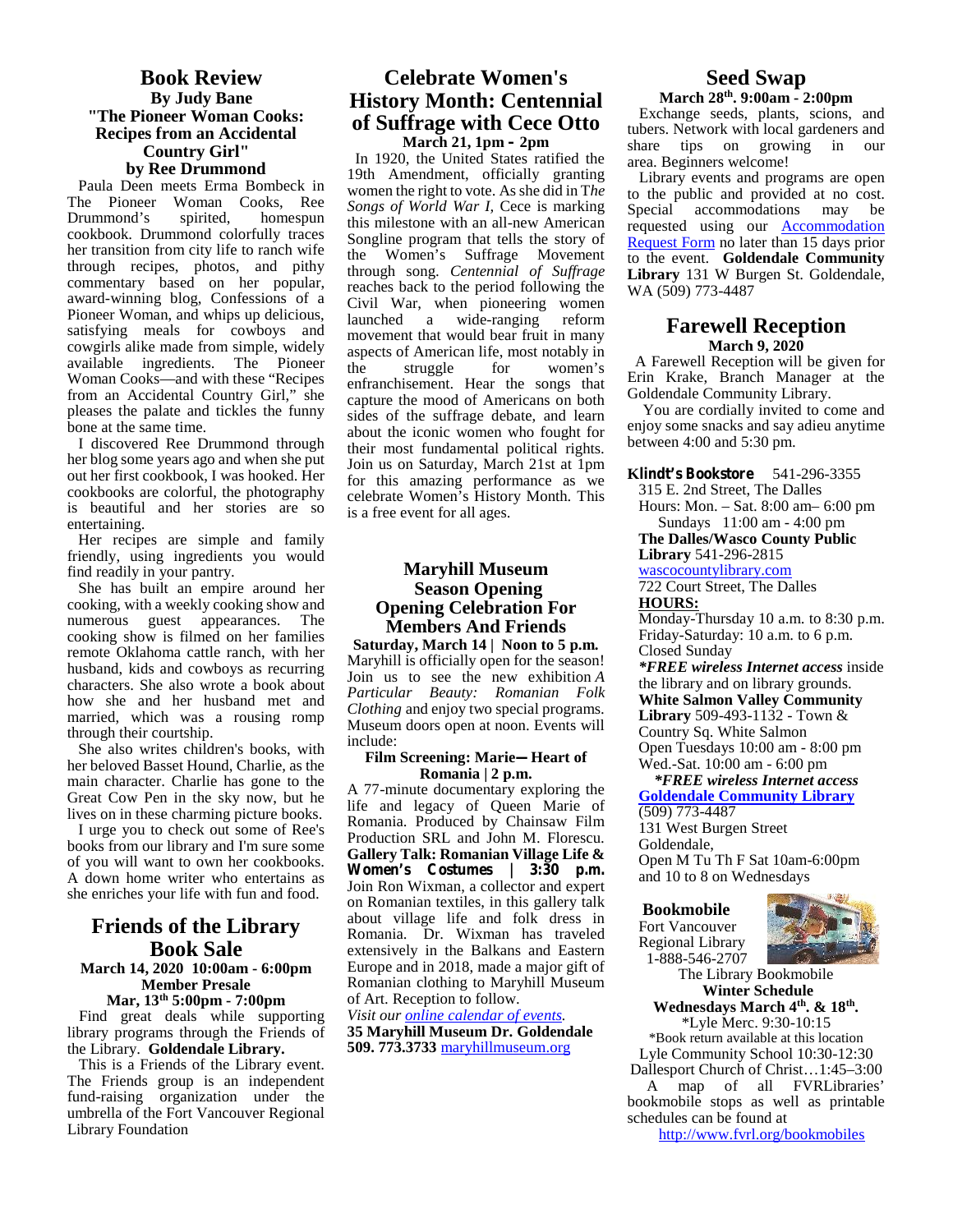#### **Community Council Corner**

#### By Angie Jenkins

A report on the February Council meeting was not available.

The next meeting of the Dallesport- Murdock Community Council will be Thursday **March 12, 2020 at 7pm** at the Dallesport Community Center on 6th Avenue. Meetings are held the second Thursday each month at 7pm.

Be sure to come attend. We would be happy to see more people in attendance! **www.dallesport-wa.org**

**Ice Cream Sales Coordinator WANTED**

The Dallesport Community Council has donated to a number of worthy causes in our community through the sale of ice cream at several summer events in the area. The people that used to run the ice cream sales are no longer able to do this. We really need someone to step up from the community to house our trailer, power<br>our freezer, store, our ice cream, and Columbia our freezer, store our ice cream, and manage the sales at local venues. Without that person or persons, we will be hard pressed to have any money to give away to good causes every year. Please contact Council Chairman Don McDermott if this sounds like something you would enjoy doing for your community. 509-767-2308 nod@gorge.net

#### **Dallesport Garden Project March 17, 2020**

Meetings will be held the third Tuesday of each month at the Dallesport Community Center on  $6<sup>th</sup>$  Avenue at  $7<sub>pm</sub>$ . Any questions please contact: Rachel, Chairperson - 541-288-7014 or Angie, Secretary - 509-637-3151.

#### **Dallesport Water Dist.**

P.O. Box 131 Dallesport, WA 98617 If you have any questions regarding your water system, please feel free to contact. Water Manager: Scott Dixon 541-980- 6756, Certified Water Operator: Austin Wilson 541-980-6756, District Clerk: Chelsea Wooderson 541-980-6514

#### dwdmanager@gmail.com or dallesportwater@gmail.com

Office hours:  $8:00$ am to 1:00pm Monday  $9523$ : thru Thursday. 541-980-6514 Monthly meetings are held on the 2nd Wednesday of every month at 5:00pm at the Dallesport Community Center.

#### **Presidential Primary**

**Monday, March 2, 2020:** Deadline to receive new registrations and voter updates online and by mail for the Presidential Primary

**Tuesday, March 10, 2020:** Deadline for in-person registration and voter updates for the Presidential Primary

**Tuesday, March 10, 2020: PRESIDENTIAL PRIMARY** Dallesport Drop Box - Community Center parking lot, 136 6th St.

**Election Information Link** https://www.klickitatcounty.org/1136 /ElectionsVoter-Registration



# **New Construction at the Airport**<br>Gorge Regional Airport

Gorge Regional welcomes the Pacific Coast Cherry Packers LLC. They are constructing and will operate a cherry receiving, hydro cooling, and shipping facility. Driveways, access roads, and parking will be included. The concrete tilt-up building will be about 7,800SF. The site is located within a portion of Section 34, T2N, R13E, W.M., Klickitat County, WA, on Lots 14 and 15 of the Columbia Gorge Regional Airport Business Park at Dallesport.

#### **KLASAC Updates**

The KLASAC Executive Board meeting will be held March  $18<sup>th</sup>$ . from 5 - 6:30 pm. F The organization is asking parents and community members to attend meetings. Please consider volunteering!

Seven of our youth from Klickitat and Lyle just attended a Youth Advocacy training where they had the opportunity to learn speaking skills and how to advocate and make a difference in issues that are<br>important to them. They met important Representative Paul Harris and had a chance to ask him questions. The youth are excited to use some of these skills at an upcoming Commissioners meeting where they will be discussing the Youth Summit that we are hoping to plan and participate in during April 2020. Sheila Crapper, Coalition Coordinator 509-316 sheila.crapper@esd112.org; klasaccoalition@gmail.com

For more information please visit our website at http://klasac.org/ or call: 509- 316-9523.

#### **Staying Healthy**

Hand-washing with soap and water continues to be a top recommendation to protect against viruses, since the abrasiveness of soap helps remove infectious particles from the hands. Experts say that commonly worn surgical masks aren't very effective protection. A heavy-duty mask called an N95 respirator is considerably better protection, but it is uncomfortable to wear and can make breathing more difficult.

When it comes to health, everyone wants what's best for themselves and their families. See the latest information from the Centers for Disease Control so you can help prevent the spread of coronavirus. Go to cdc.gov SHB 1406

#### **NOTICE OF PUBLIC HEARING**

NOTICE IS HEREBY GIVEN that the Klickitat County Board of County Commissioners will hold a public hearing on Tuesday, **March 10, 2020**, beginning at 1:30 PM in the Klickitat County Commissioner's meeting room, 205 S. Columbus, Room 101, Goldendale, WA 98620.

THE PURPOSE of said hearing is to allow any interested taxpayer to appear and be heard for or against the proposed resolution to impose a Sales and Use Tax to Provide for Affordable and Supportive Housing; Creating the Affordable and Supportive Housing Sales Tax Credit Fund, and Adding a New Chapter 3.10 to Klickitat County Code.

Dated this 18th day of February 2020. BOARD OF COUNTY COMMISSIONERS

REX F. JOHNSTON, CHAIRMAN

#### **Bridge Deck Replacement Coming 2021-2022.**

**Information about detours and closures in future issues.**

https://www.oregon.gov/odot/projects/pa ges/project-details.aspx?project=20442

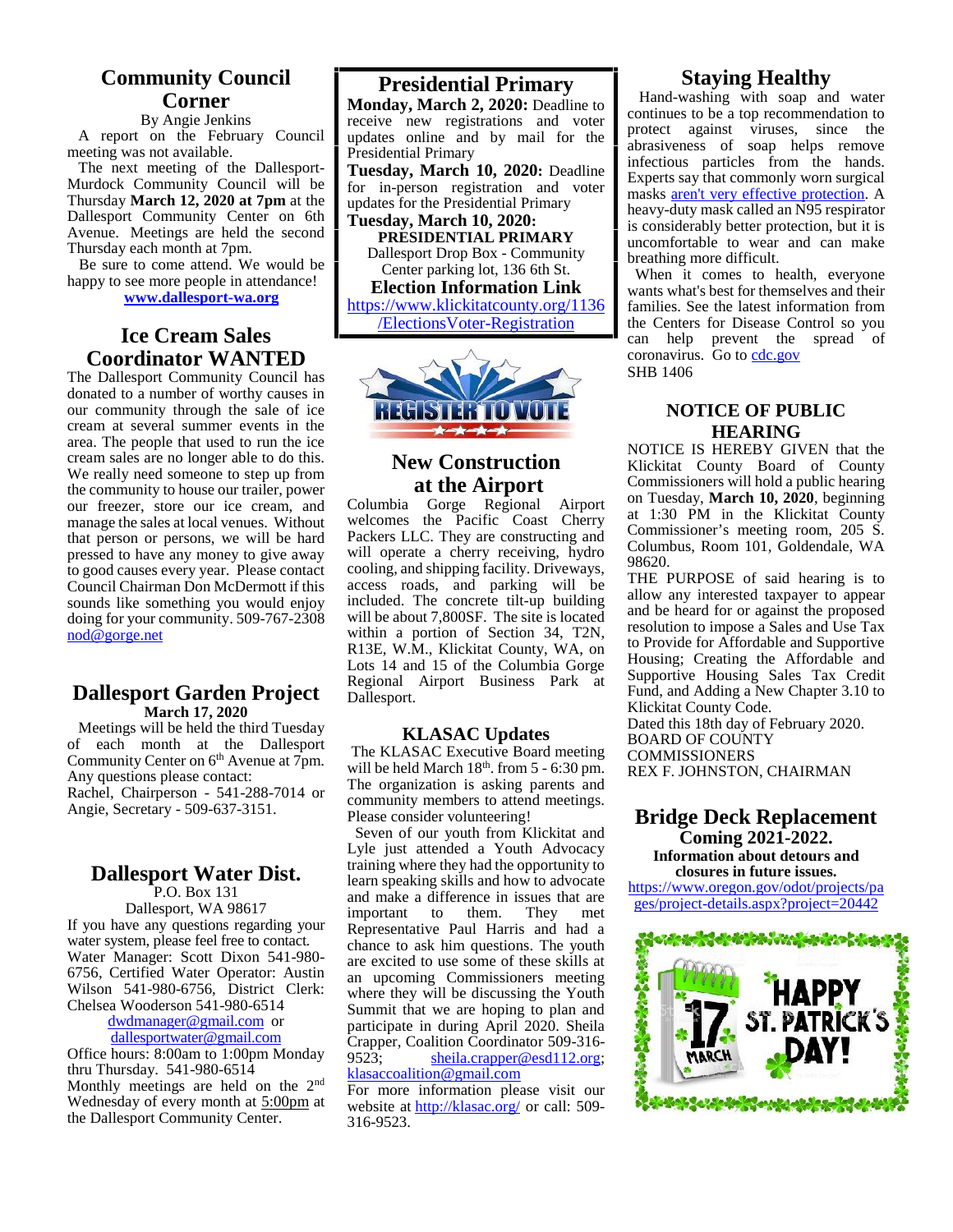# **Gorge STEM Hub Grant Funds Vinyl Cutter for Lyle Shop Students**

It's a challenge to educate young people for a world becoming ever more technologically complex. Manufacturing offers a number of specialized high-tech positions that pay well and generally require no more than a two-year post-high school education.

But, the key is to help students get enough exposure that they can visualize themselves performing the tasks, so they will pursue the training they need.

This fall, Lyle CTE/Shop teacher Del Medenbach realized that his students had access to a CAD, a computer-aided design program, but still weren't able to see a real-world application of their design.

He applied for and received a \$780 grant from Columbia Gorge STEM Hub to buy a vinyl cutter for the shop, as well as a computer and a specialized program that communicates between CAD and the vinyl cutter. His students now can take images found on the internet, edit them in CAD, and then convert the image into vectors (lines computers can understand).

From there, the image is fed into the vinyl cutter and automatically cut into a sheet of vinyl. After the vinyl cutter disgorges the sheet of vinyl, the student manually separates the design from the rest of the sheet and can apply it to a surface of their choice.

The vinyl cutter is just one version of CNC (Computer Numeric Control) technology, which is also used to precision-cut wood, plastic, and plate steel to manufacture all kinds of common items, including machine parts, structural components, furniture and even art.

Medenbach notes that students who enjoy this type of work could find a lot of opportunities waiting in the work world, including aerospace



manufacturing plants, where

carbon-fiber sheets are cut out in much the same way, before<br>being bonded bonded together to form<br>parts of an parts of an aircraft.

As a result of this generous gift from Columbia Gorge STEM Hub, Lyle Secondary School students

are gaining insights into future career opportunities and having some fun in the process.





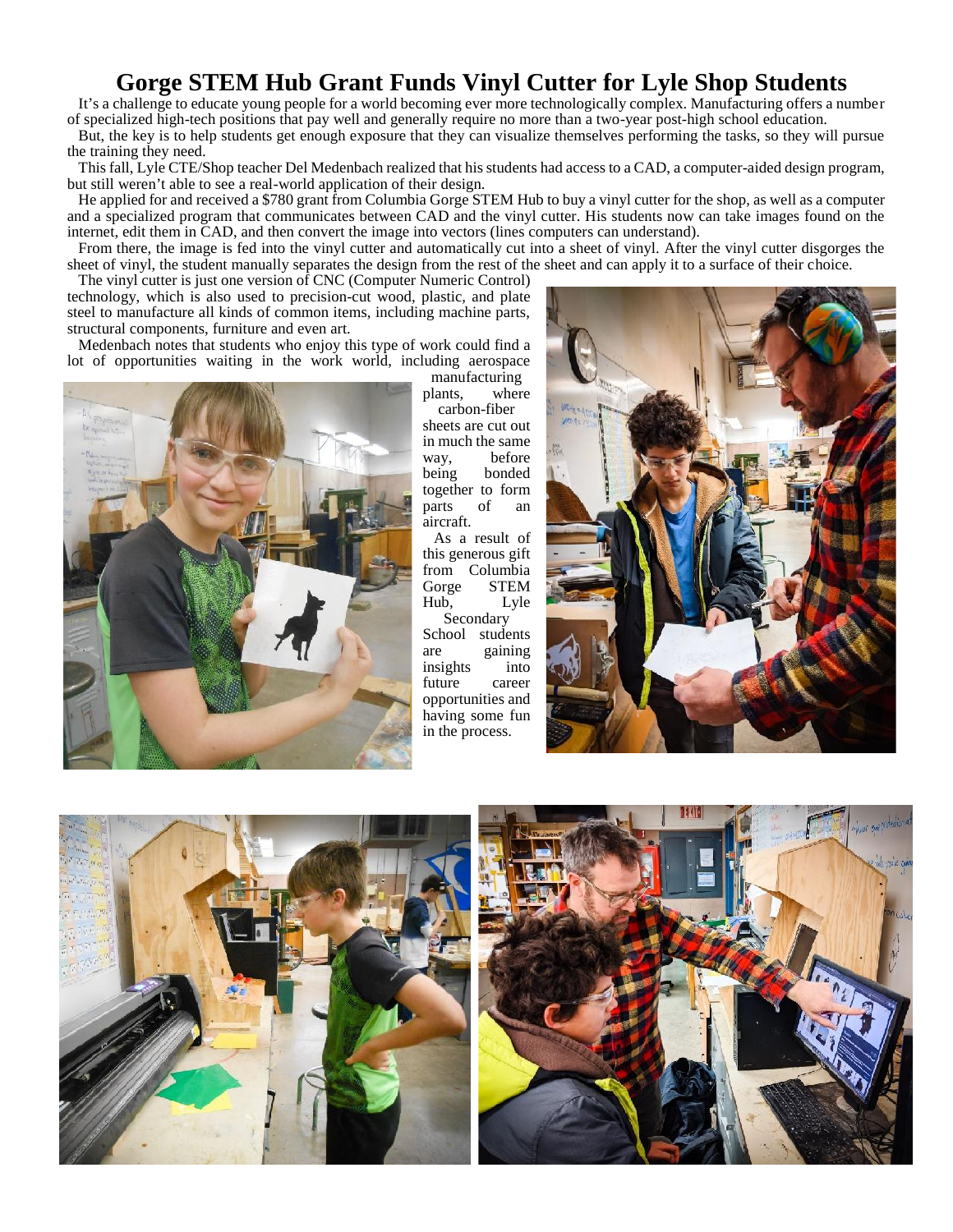# LYLE SCHOOL DISTRICT

#### **Home Reading Program Kicks Off on March 2, Read Across America Day**

*more places you'll go!" – Dr. Seuss*

Dr. Seuss had it right. A child's ability to read makes a big impact on their future success. When you read with a child, you help increase their reading skills and speed, their reading. while building a valuable life-long skill.

This year, Dallesport Elementary will celebrate Read Across America Day (formerly known as Dr. Seuss Day) on March 5. The cafeteria will serve green assembly, and everyone dressed in either their pajamas or a crazy hat!

Teachers are kicking off a program to encourage kids from pre-kindergarten to 5<sup>th</sup> grade to read at home, whether on their Ou own or with someone else. What will this new home reading program look like? It's means

bag from the school, filled with a book (or reading. two), a reading log, and tips for adults on

Book bags will go home on Fridays, and should come back to the school every Friday morning so we can refresh the contents.

eggs and ham for breakfast, there will be for both individual students and the classes guest readers in our classrooms, an who read the most at home. Parents of our Along the way, there will be incentives ones develop familiarity with books and words. This builds important skills to prepare them to read on their own.

Our staff encourages EVERYONE to pick up a book and read to a child; that parents, grandparents, older

*"The more that you read, the more things* simple: Students should read at home 20 siblings, aunts and uncles! Whether it's a you will know. The more that you learn, the minutes a day, five times a week, for the beloved classic or something new and rest of the year. Each child will get a book exciting, you'll be spreading the joy of

fun ways to check in with the child about hour a person spends reading (either By the way, did you know that, for every independently or being read aloud to), his/her lifetime earning potential goes up considerably? For a time investment of approximately 87 hours a year (20 minutes a day for 5 days a week), you can increase your child's ability to support him or herself in the future considerably.

pre-k and kindergartners, so that your little chance to give their child some undivided Best of all, reading time gives parents a attention while both of you enjoy a great story. Be sure to set aside your cell phone and bring out your silly side – kids love it!

For more information about Read America, visit www.readacrossamerica.org.



Stay connected on Lyle School District's Facebook page or on our website at Lyle School District [www.lyleschools.org].

**(Klickitat, Lyle Against Substance Abuse Coalition) March 18 th. 5 - 6:30 pm Meets the 3rd Wed of each month. Alternates between Klickitat and Lyle The Library Bookmobile--- Winter Schedule Wednesdays March 4 th. & 18 th . \*Lyle Merc. 9:30-10:15 \*Book return available at this location Lyle Community School 10:30-12:30 Dallesport Church of Christ…1:45–3:00 Dallesport PTO Meeting Tue, March 3 rd . 2:45pm – 3:45pm Monthly on the first Tuesday School Board meetings will be held @ 6pm on the fourth Wednesday March 26, 2020** *Support your school and attend a meeting.*

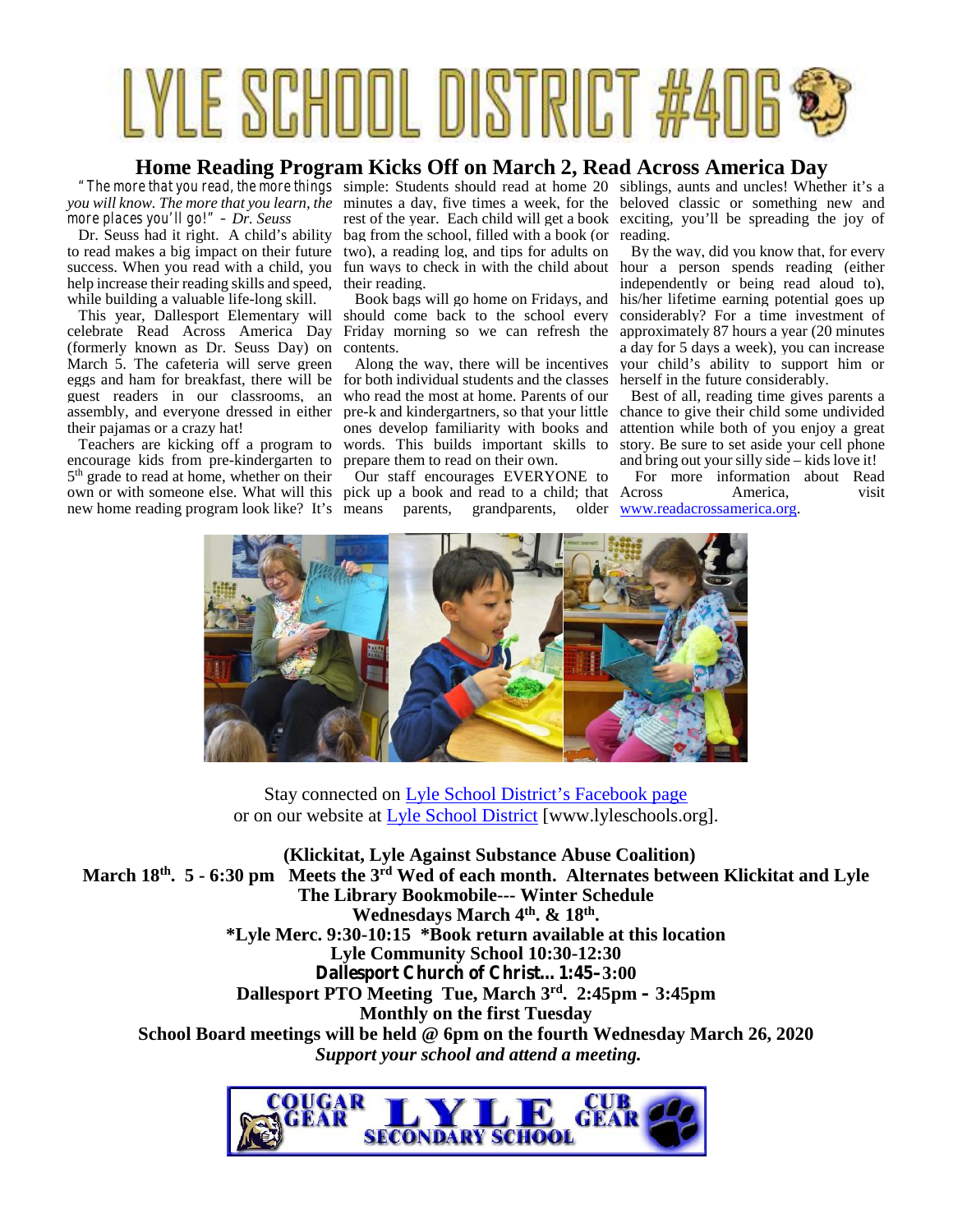# **Columbia Gorge March 14, 2020 10:30am to ?**

Our society generally meets on the **SAT., MARCH 7, 2020** second Saturday of each month in the<br>lower level classroom in the Columbia<br>Upper parking lot @ The Book Barn lower level classroom in the Columbia Gorge Discovery Center in The Dalles.

The Board of Officers meets at 9:00am<br>
Illowed by a concrete meeting and shing your stack we measure its height. followed by a general meeting and  $\bullet$  \$2/ft from 9-10 a.m. program at 10:30am. Visitors are  $\frac{10.27 \text{ ft from } -10.2 \text{ m}}{1.64 \text{ ft from } 10 - 11 \text{ nm}}$ welcome and a recommended \$1.00 • \$0.50/ft from II-noon donation to defray room rental costs.

Columbia Gorge Discovery Center & Museum 5000 Discovery Drive

#### **Federal Street Spring Fling March 14th & 15th. 10am – 6pm**

Time to shake off that cabin fever! Our Federal Street Spring Fling will be a fun event filled with music, food, a beer and wine garden and an outside market. We might even have a fun car show as well! **Booths are free for makers, crafters, businesses, non-profits.** anyone wanting to highlight their business or products. Booth space is 10' x 10' . Register at thedallesmainstreet.org under events. Downtown The Dalles  $2<sup>nd</sup>$  & 3<sup>rd</sup> Streets.



#### **AMERICAN MINUTE Doobie Brothers Tribute Doobie Brothers In Concert March 11, 2020 7:00pm** Doors@ 6pm

\$25 General Admission \$30 Reserved Box Tickets call: 815-993-6585 info@granadatheatrethedalles.com American Minute is one of the most Entertaining & talented Tribute bands



in the Northwest. Playing the music of the Doobie Brothers, one of America's most popular bands. Mixing and blending the many hits and styles of these great musicians.

7 talented musicians keep you singing along with all the greatest hits of the Doobies. Listen to the Music, Long Train Running, China Grove, What a Fool Believes, Taking it to the Streets, It Keeps You Running and more. American Minute will keep you clapping and singing for the entire performance.

#### **The Dalles Eagles Spring Flea Market Saturday Mar 7, 2020**

**9:00 AM - 3:00 PM** The Dalles Eagles 2006 W. 7<sup>th</sup> The Dalles. Vendor tables are \$20 each if we provide or \$15 each if vendor provides Contact: Samantha 541-993-6163

#### **Pi Day History March 14, 2020**

Pi Day celebrates the mathematical constant (pi),  $3.141592653...$  Pi is the ratio between the circumference (the distance around the circle) and diameter (the distance of a straight line that goes through the center of a circle). Pi is a constant, therefore it will be the same for circles of all sizes. Pi is a special number due to its infinite and patternless nature, meaning that the digits after the decimal point never repeat themselves in a specific pattern.

Pi Day celebrations originated in 1988 at the San Francisco Exploratorium when Larry Shaw, a physicist at the Exploratorium, organized the first Pi Day. It was held on March14th (3/14), given that the first digits of Pi are 3.14. Celebrations at the Exploratorium included taking young museum visitors on a parade to the Pi Shrine, which is a round brass plaque fixed on the floor of the museum and serving fruit pies to visitors. Since then, Pi Day celebrations have spread both nationally and globally. On March 12, 2009, the U.S. House of Representatives recognized March 14, 2009 as National Pi Day.

**Gate Modern Irish Music in the Celtic Tradition March 15, 2020 at 6 PM – 10 PM** Come celebrate St. Patrick's Day festivities

at The Dalles Civic with dancing and friendship. We've brought a great

**St. James's**

band to The Dalles and you are invited to the all-new Civic Theater. Club 22 serving up the green beer, whiskey and FUN.

https://stjgate.com/event/3971786/517 429076/st-patrick-s-weekend celebration-with-st-james-s-gate

#### **Cruise Season**

Cruise season is almost here! There is a new kid in town as well. Check out the brand new river boat from American Cruise Lines called American Song. It will be the first boat of the season arriving at the city dock **on March 27th.** Come down to the dock around noon and help



us welcome them to The Dalles.

#### **DIY Roll-On Perfume March 19, 2020 6:15 PM – 7:30 PM**

The Dalles-Wasco County Public Library 722 Court St, The Dalles

Celebrate national perfume day at the library on March 19th @6:15pm. During this workshop we will create oil based roll-on perfumes for you to take home or give to a loved one. \*Registration is required- register at the front desk or by giving us a call at (541) 296-2815

This program is available for adults

#### **Fundraiser for Wonderworks Children's Museum March 29, 10:30 AM – 10 PM**

https://www.groupraise.com/events/132485

Join us at MOD Pizza in The Dalles to get an quick, easy, and delicious meal and support Wonderworks at the same time! Wonderworks is a non-profit children's museum in The Dalles, Oregon, and has been running since 1977 with the support of volunteers and fundraising. Help us to continue to provide our services to the children of The Dalles and surrounding areas.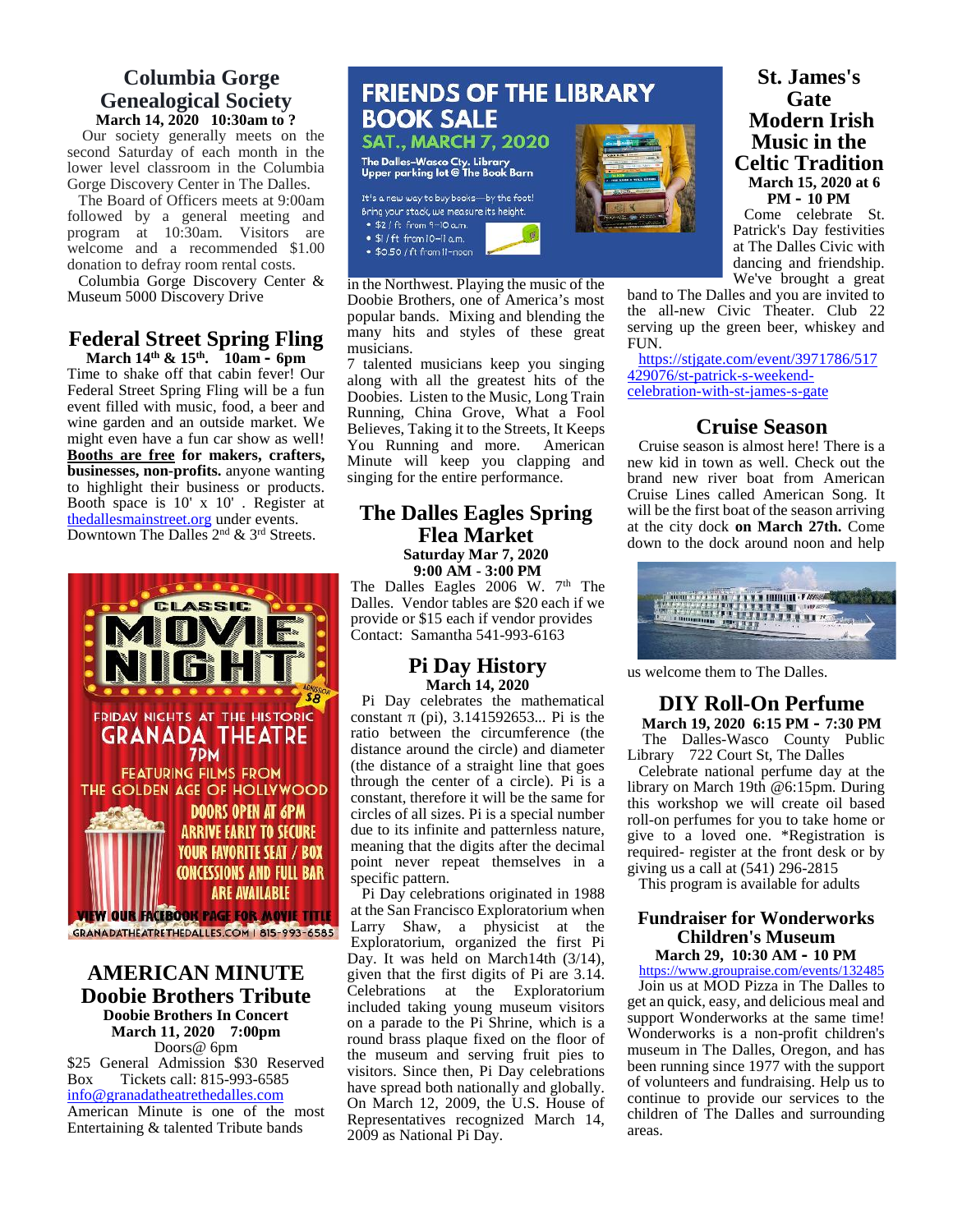# **Dallesport-Murdock Community Calendar**<br>Dallesport-Murdock Fire Dept. KCFD#6 Dallesport-Murdock Community Council

**630 Central Ave. P.O. Box 215 767-1252 136 6th Ave. P.O. Box 8**

**Dallesport-Murdock Community Council** 

**Post Office hours are 8am-2pm M-F Sat. 7:30am-11:00 for package pick up only Phone 767-1577**

| <b>March 2020</b>                                                                                                                   |                                                                                                                                                |                                                                                                                                                      |                                                                                                                                                                                                                                                                                                                                                                                                                                                                                                                                                                |                                                         |                                                                         |                                                                                             |
|-------------------------------------------------------------------------------------------------------------------------------------|------------------------------------------------------------------------------------------------------------------------------------------------|------------------------------------------------------------------------------------------------------------------------------------------------------|----------------------------------------------------------------------------------------------------------------------------------------------------------------------------------------------------------------------------------------------------------------------------------------------------------------------------------------------------------------------------------------------------------------------------------------------------------------------------------------------------------------------------------------------------------------|---------------------------------------------------------|-------------------------------------------------------------------------|---------------------------------------------------------------------------------------------|
| <b>Sun</b>                                                                                                                          | <b>Mon</b>                                                                                                                                     | <b>Tue</b>                                                                                                                                           | <b>Wed</b>                                                                                                                                                                                                                                                                                                                                                                                                                                                                                                                                                     | <b>Thu</b>                                              | Fri                                                                     | <b>Sat</b>                                                                                  |
| <b>AA Meetings</b><br>Wednesdays<br>and Sundays<br>7pm<br><b>Lyle School</b><br><b>Library</b><br><b>625 Keasey</b><br>360-870-3321 | <b>Lyle Lions Club</b><br>meeting. Potluck<br>at 6:00 pm; Mtg.<br>at 6:30 pm. Call<br>509-365-2921<br><b>Read Across</b><br><b>America Day</b> | 3<br><b>Volunteer</b><br><b>Firefighters</b><br>meet Tuesdays<br>6pm<br><b>Dallesport Fire</b><br>Hall<br><b>Senior Lunch</b><br><b>Lyle 11:30am</b> | 14<br><b>Bookmobile</b><br>*Lyle Merc.<br>9:30-10:15<br>*Book return<br><b>Lyle School</b><br>$10:30-12:30$<br><b>Dallesport</b><br>Church of<br>Christ 1:45-3:00                                                                                                                                                                                                                                                                                                                                                                                              | 5                                                       | 6<br><b>Senior</b><br><b>Advisory</b><br><b>Meeting</b><br>10:30am-12pm | <b>First Saturday</b><br><b>Breakfast</b><br><b>Lyle Lions</b><br><b>Club</b><br>$7am-10am$ |
| $\overline{\mathbf{8}}$<br><b>International</b><br><b>Women's Day</b><br><b>Daylight</b><br><b>Saving Time</b><br><b>Begins</b>     | $\overline{9}$                                                                                                                                 | 10<br><b>Senior Lunch</b><br><b>Lyle 11:30am</b>                                                                                                     | 11<br><b>Fire Dist. Biz</b><br>Meet 6pm<br><b>Commissioners</b><br>Meet 7pm<br><b>Water Dist.</b><br>Meet 5pm                                                                                                                                                                                                                                                                                                                                                                                                                                                  | 12<br><b>Community</b><br>Council<br><b>Meeting 7pm</b> | 13                                                                      | 14                                                                                          |
| 15                                                                                                                                  | 16<br><b>Lyle Lions Club</b><br>meeting. Potluck<br>at 6:00 pm; Mtg.<br>at 6:30 pm. Call<br>509-365-2921                                       | 17<br><b>Senior Lunch</b><br>Lyle 11:30am<br><b>Garden Project</b><br><b>Meeting 7pm</b><br><b>Saint</b><br>Patrick's<br>Day                         | 18<br><b>Bookmobile</b><br>*Lyle Merc.<br>$9:30-10:15$<br>*Book return<br><b>Lyle School</b><br>10:30-12:30<br><b>Dallesport</b><br>Church of<br>Christ 1:45-3:00                                                                                                                                                                                                                                                                                                                                                                                              | 19<br><b>First Day</b><br>of Spring                     | 20<br><b>Airport Board</b><br><b>Meeting 7am</b><br>@Airport            | 21                                                                                          |
| 22                                                                                                                                  | 23                                                                                                                                             | 24<br><b>Senior Lunch</b><br>Lyle 11:30am                                                                                                            | 25                                                                                                                                                                                                                                                                                                                                                                                                                                                                                                                                                             | 26                                                      | 27                                                                      | 28                                                                                          |
| 29                                                                                                                                  | 30                                                                                                                                             | 31<br><b>Senior Lunch</b><br><b>Lyle 11:30am</b>                                                                                                     | <b>International Day of Remembrance of the Victims of</b><br><b>Slavery and the Transatlantic Slave Trade History</b><br><b>March 25, 2020</b><br>International Day of Remembrance of the Victims of Slavery and the<br>Transatlantic Slave Trade honors the memory of all slaves that suffered or<br>died due to the slavery system. Slavery occurred for over 400 years and<br>over 15 million human beings were victims of the slave trade. The Ark of<br>Return is a memorial to all victims of slavery at the United Nations<br>Headquarters in New York. |                                                         |                                                                         |                                                                                             |